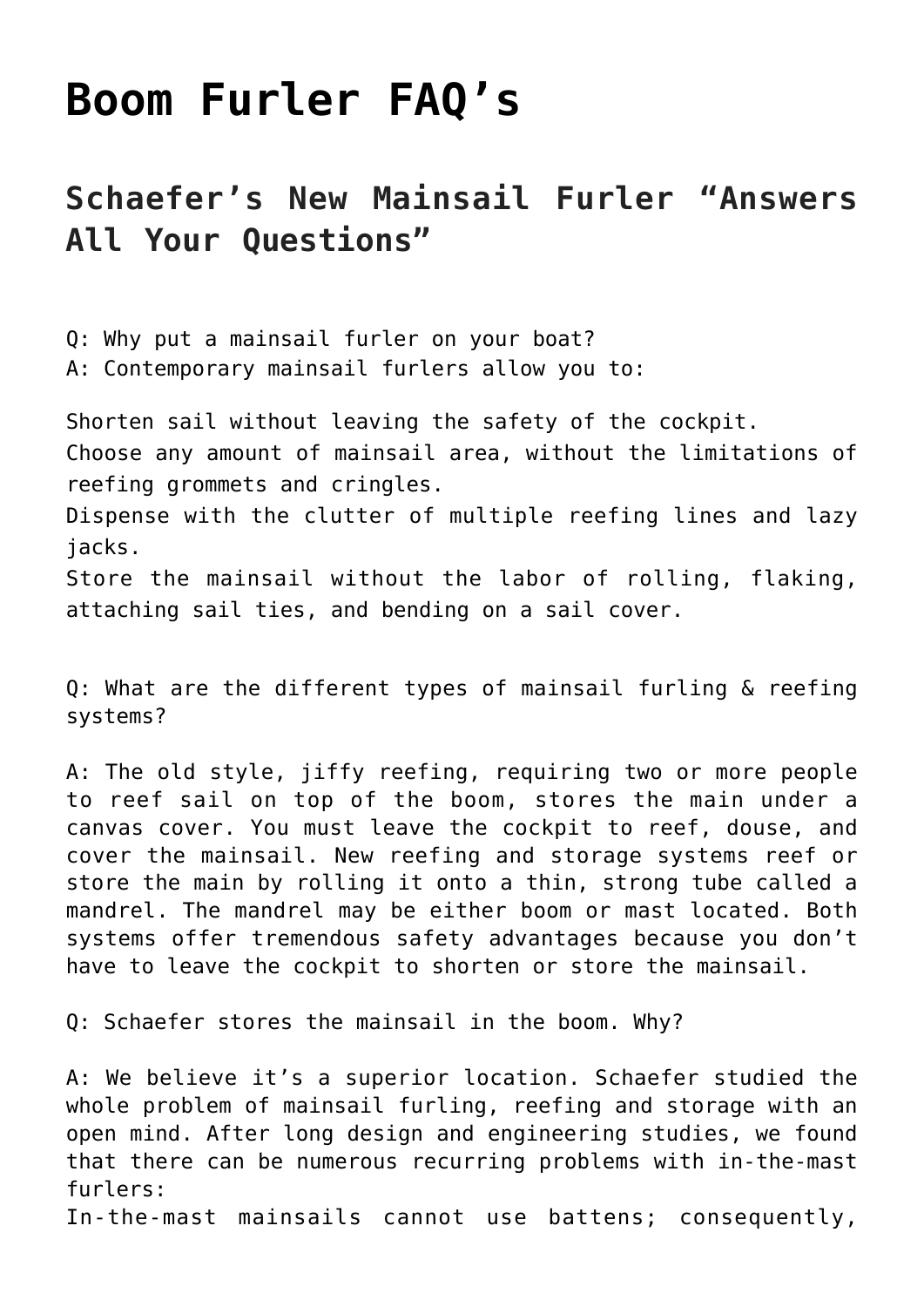mainsails tend to flog and age prematurely. Without battens, increased wind produces a hollow, boat slowing leech. You cannot utilize modern mainsail design where fully battened sail area well aloft greatly increases sailing power and speed. Increased weight aloft, with the mandrel and bearing system extending to the mast's top, disturbs the natural righting action of a sailboat. Increased windage from either "on the mast" or "in the mast" designs. Increased compression from forces exerted when sail is unfurled. Higher center of effort in reefed sail, with resulting greater heel. Q: What are the advantages of Schaefer's boom furfing? A: Schaefer's boom furler simplifies and improves sail shape, reefing and storage. With a fully battened main, your on the wind performance increases. You can cut your main for a fuller roach, thus increasing over all speed and, especially, light air performance. During reefing or storage, flat battens lie parallel to the boom, efficiently rolled up with the sail. Boom reefing places the mainsail's furled weight low, with the boat's natural righting motion undisturbed. The mast takes on no increased cross section area, and no increased windage. Mast compression does not increase; raising and lowering loads are borne by halyards, sheaves, winches and line stops. Service is simplified because all moving parts are at boom level.

Q: What makes Schaefer boom furlers better? A: First, a little background – we invested four years in design, engineering and materials evaluation to produce the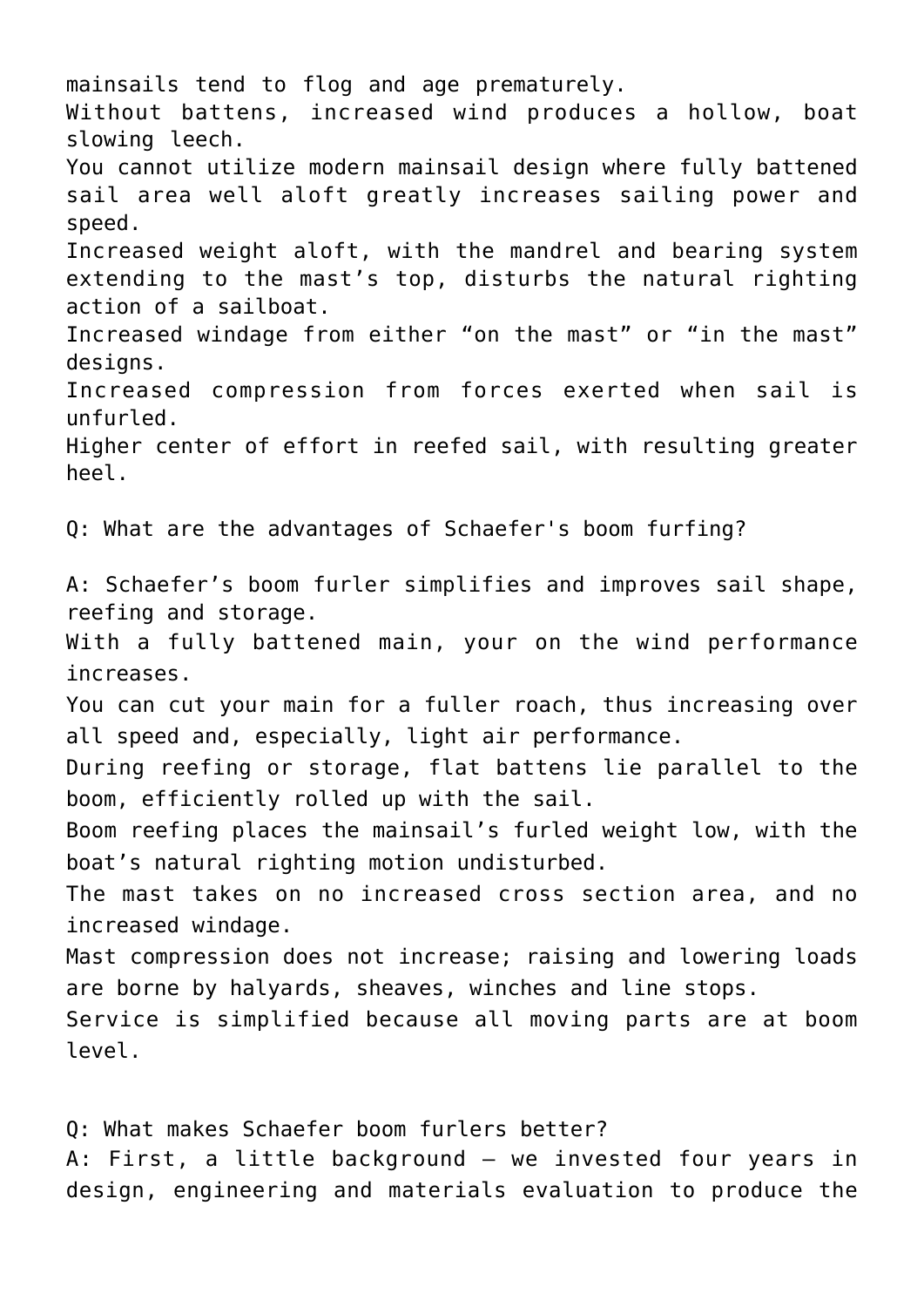most advanced, trouble free mainsail furler available anywhere. We were determined to produce a system that would operate perfectly right out of the box, and extensive testing while sailing on small, medium and large boats (32 to 50 (feet) indicates we were right on the mark.

Specifically, our design team developed:

The Receptacle Sail Track, a robust and highly u.v. resistant track.

Holds full length battens at the precise distance from the mast for stowing on our boom enclosed mandrel.

The unique feeder design which transfers the battened sail precisely from the bottom of the Receptacle Sail Track to the mandrel, ensuring that each batten does not creep forward, but lines up perfectly on the mandrel. During the furling operation, a boom can rise or fall ten degrees without affecting sail alignment.

A high tensile boom extrusion, manufactured initially to match your boat size to 50 feet is now available. This extrusion is specially designed with a nearly flush "T" track to accept vang, mainsheet, and preventer fittings.

An integrated, powerfully articulated relationship of moving parts, where design fundamentals are superb. Every part of the furling boom swings on the same axis, and each part is integrated with another in the cleanest, most direct possible way.

Q: What about reefing when you're under sail?

A: Simplified reefing under sail is one of the Schaefer Boom Furler's greatest advantages. You can reef on any point of sail, without leaving the cockpit, without bringing the boat into the wind, and without losing either your steerage or bearing.

Q: How does the boom furler work? A: Raising the mainsail is no different from what you've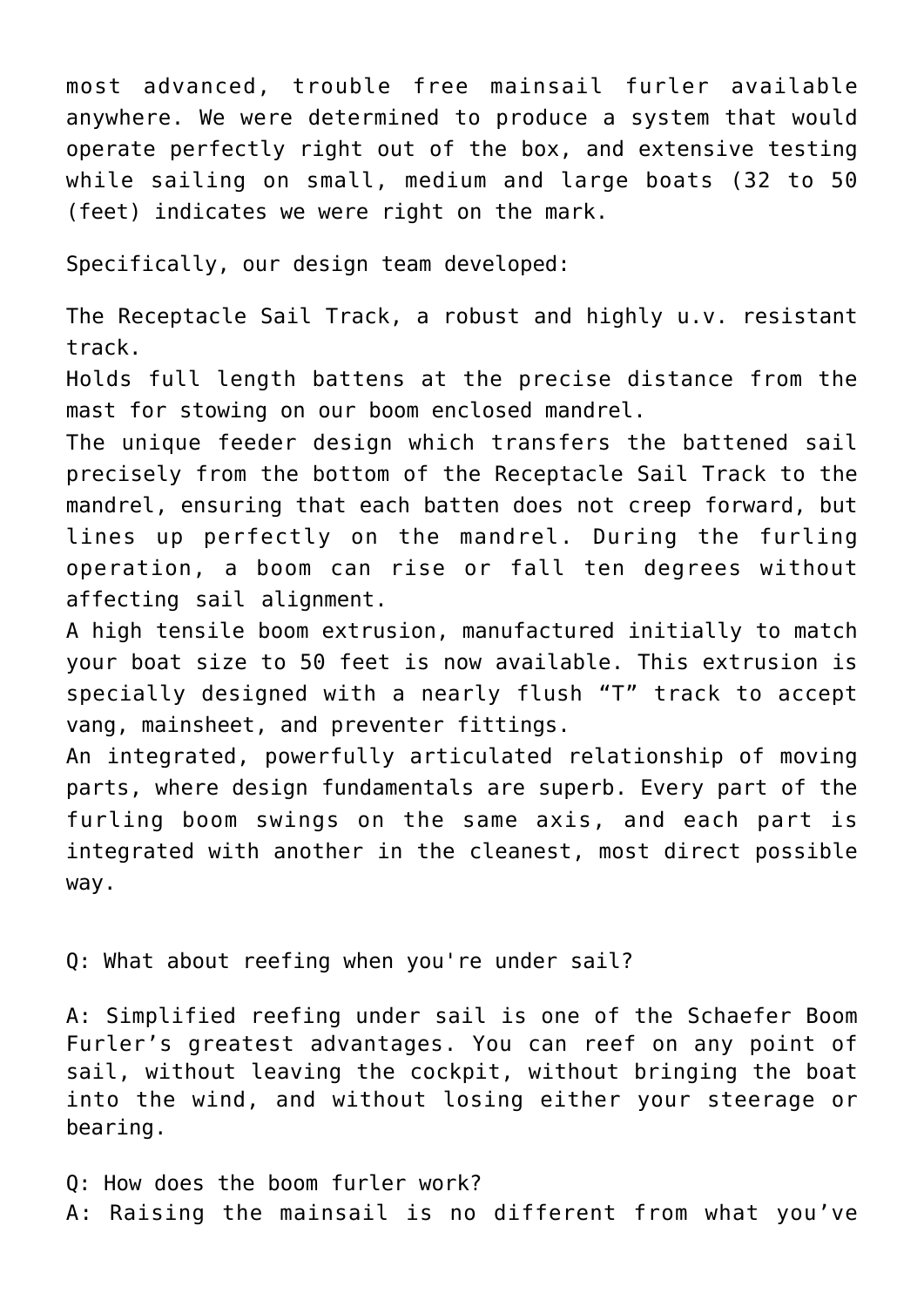always done: attach the main halyard shackle to the headboard of the mainsail and winch it up. (Schaefer's furler works best with a cabin top mounted, self tailing winch and two rope clutches or line jammers.) As you raise the mainsail, a specially designed internal furling drum at the end of the boom winds on a length of braid-on-braid furling line about the diameter of a regular genoa furling line.

Simply cleat down the reefing line when your mainsail gets to desired height, and then set the tension of the main halyard with the self tailing winch. It's as simple as that.

Remain on your desired bearing, and ease the main sheet to luff your mainsail slightly.

Attach the furling line to the self tailing winch, and uncleat the main halyard.

As you winch down the mainsail with the furling line, keep a slight, hand controlled tension on the main halyard to ensure an even "wrap" as the boom mandrel rolls up the mainsail.

When the mainsail is furled to the desired height, cleat off the furling line. Then re-tension the mainsail with the main halyard.

Q: That's all there is to it?

A: Yes. **Q: What about unusually windy conditions?**

A: There's no difference in the procedure.

Q: Doesn't the mandrel develop more friction when you reef in a strong wind?

A: It does, but Schaefer has installed double races of oversize Torlon bearings on each end of the mandrel to handle increased side loads. In Schaefer's "angular contact" design all four bearing races load up at the same time, thus dissipating friction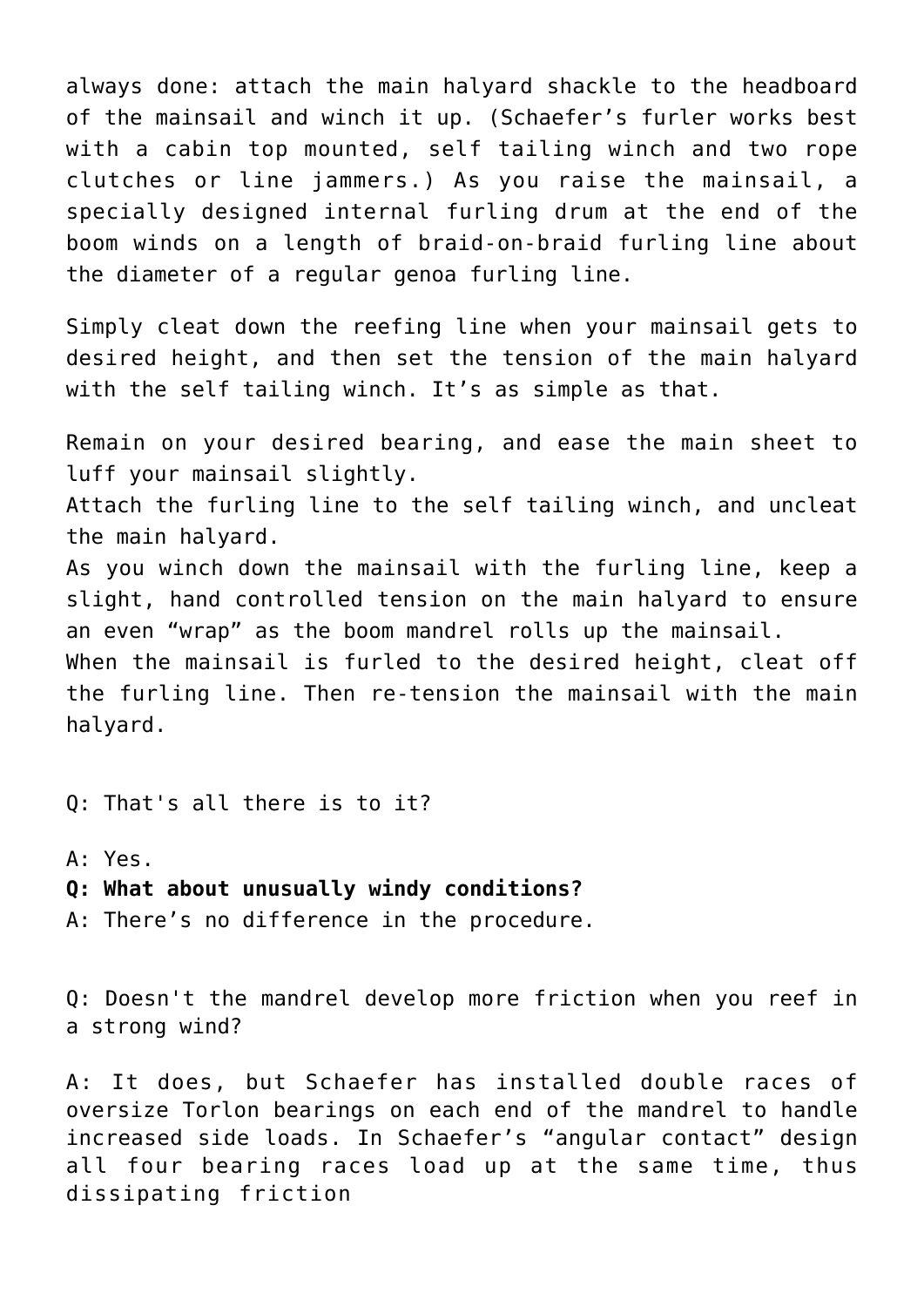## **Q: What about maintaining these bearings in a marine environment?**

A: The races are open, so you can just flush them out with fresh water every few months. The bearing material, Torlon, requires no lubrication.

Q: Does Schaefer's furling boom weigh more than a regular boom? A: Yes, about twice as much, depending on your original equipment. But Schaefer has designed and engineered every part to handle this weight easily.

Key components are:

The universal gooseneck pin, made from massive, oversized Type 316 stainless steel bar stock, designed to handle a jib in very heavy weather.

Robust gooseneck attachment wings and a rugged, load bearing gooseneck fixture, to provide three-point attachment of the gooseneck fitting to the mast.

Twelve stainless steel bolts tapped into your mast to secure the gooseneck fitting.

A spring loaded vang to support the boom and flatten the mainsail.

Q: What other materials are used?

A: We drew on cutting edge materials and manufacturing technologies developed in well over a decade of making highly successful Schaefer headsail furling systems, numbering in the tens of thousands, worldwide.

Specifically:

Schaefer's furling boom features the same trouble free, oversized Torlon bearings as our headsail furler. Unlike our competitors, Schaefer uses no metal castings anywhere in its mainsail furling system. Every metal part is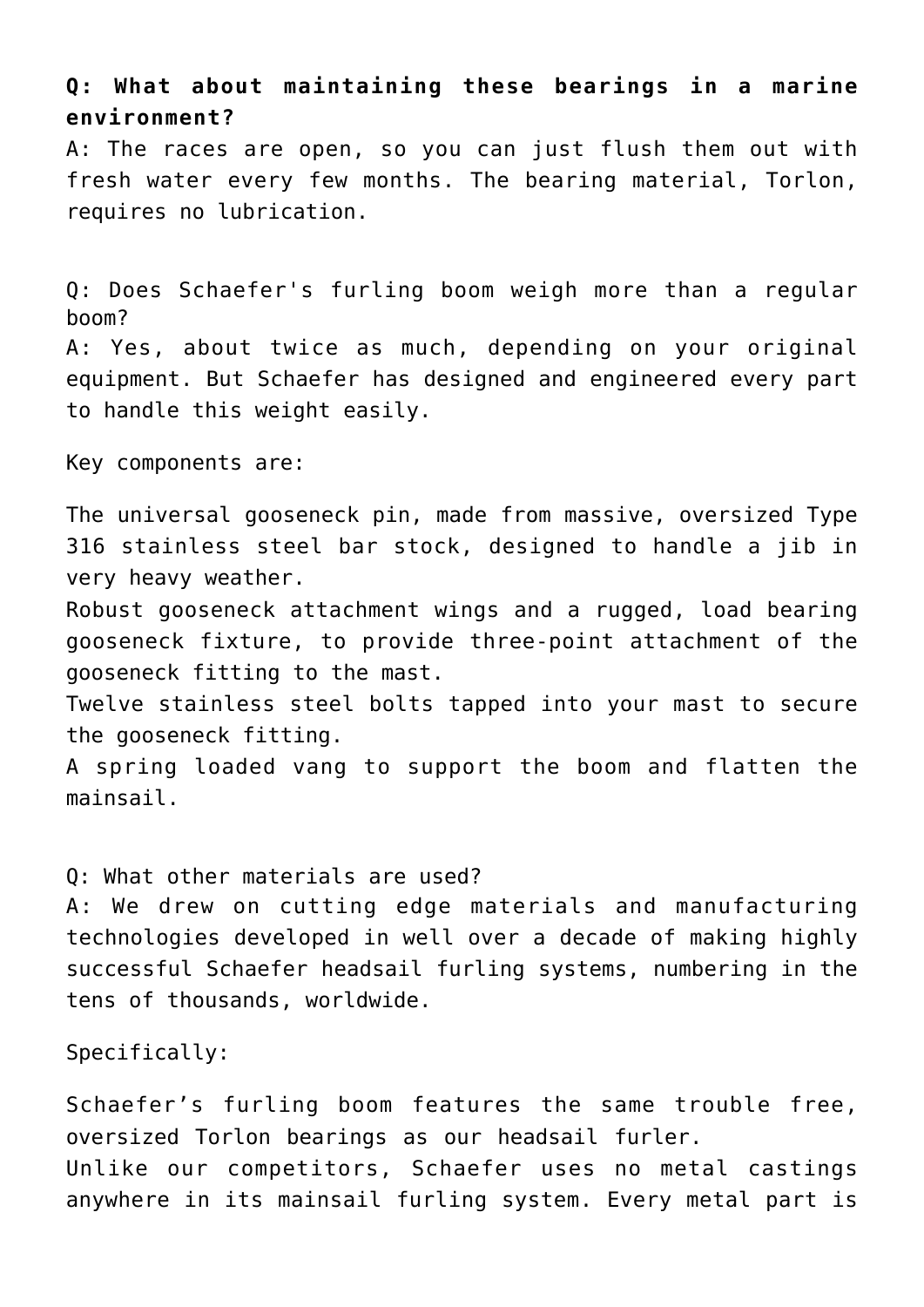extruded or machined from Type 6061 T6 aluminum or stainless steel.

Q: Can I use my old mainsail with a Schaefer boom furling system?

A: It depends on the design and condition of the sail. If it's fully battened and in very good to excellent condition, maybe. But since reconfiguring the foot, lining up batten pockets parallel to the boom, adding material to the roach, attaching a new luff tape, and installing a new headboard, it may be cost effective to order a new main.

Q: What about storing the sail? A: Schaefer's boom furler makes it an exceptionally easy, one person operation:

Winch down the furling line until the main is fully enclosed by the boom. Because you require no sail ties or sail cover, dodgers present no physical obstacle to securing the mainsail. Slide in a 2 inch wide Sunbrella cover (your sailmaker can supply) in the special grooves in the top of the boom.

Q: What about safety: does Schaefer's boom furler make a real difference? A: Absolutely. With old style jiffy reefing shortening the main in heavy air requires seven steps:

Bring boat into the wind Ease mainsheet. Ease vang. Tighten topping lift (a winch operation on larger boats.) Release tension on main halyard. Lower mainsail (requires leaving the cockpit.) Attach tack grommet to the tack horn (requires leaving the cockpit) Re-tension main halyard (a winch operation on larger boats.) Trim clew reef line (a winch operation on larger boats.)